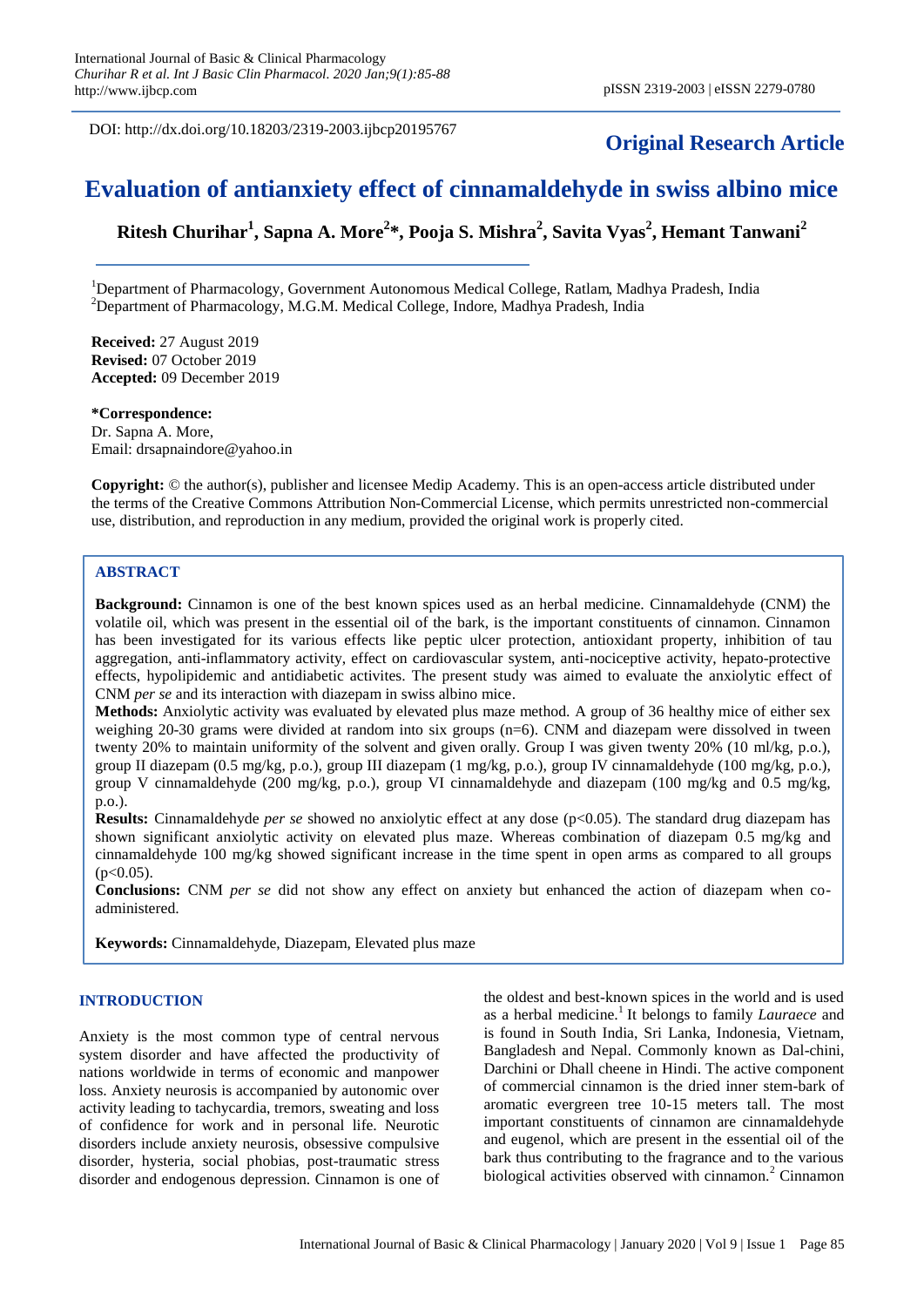has been investigated for peptic ulcer protection effects, antioxidant property, inhibition of tau aggregation, antiinflammatory activity, effect on cardiovascular system, anti-nociceptive activity, hepato-protective effects, antihyperlipidemic activity and as antidiabetic. $3-12$  The present study was planned to investigate whether cinnamaldehyde has anxiolytic activity *per se* and its interaction with diazepam.

#### **METHODS**

#### *Drugs and chemicals*

Cinnamaldehyde (CNM) with 98% purity was obtained from Science centre (Sunchem Pharma), Indore, Madhya Pradesh, India. Tween twenty was purchased from the same and was used as vehicle. Diazepam was procured from Maharaja Yashwantrao Holker hospital, Indore, M.P.

#### *Animals*

Swiss albino mice (20-30 gm) of either sex were used for the study. The animals were housed in polypropylene cages in central animal house. The rooms were maintained at the temperature of  $25 \pm 5^{\circ}$ C with 12 hour light/dark cycles. All the animal experiments were carried out according to the Committee for the Purpose of Control and Supervision of Experiments on Animals (CPCSEA), India guidelines. The animals were fasted overnight prior to the experiment and were given only water *ad libitum* The oral LD 50 of CNM in mice is 2.22 g/kg body weight, as obtained from acute toxicity study. The study was approved by Institutional Animal Ethics Committee (IAEC), M.G.M. Medical College, Indore, India (IAEC-709/20/2010) and the work was conducted in the Department of Pharmacology, MGM Medical College, Indore, M.P.

#### *Preparation of drugs and grouping*

A group of 36 mice were divided at random into six groups (n=6). CNM and diazepam (injectable, 10 mg/ 2 ml from Ranbaxy limited) were dissolved in tween twenty 20% to maintain uniformity of the solvent and given orally. Group I was given Tween twenty 20% (10 ml/kg, p.o.), Group II diazepam (0.5 mg/kg, p.o.), Group III diazepam (1 mg/kg, p.o.), Group IV CNM (100 mg/kg, p.o.), Group V CNM (200 mg/kg, p.o.), Group VI CNM and diazepam (100 mg/kg and 0.5 mg/kg, p.o.).<sup>13</sup>

#### *Test model*

Elevated plus maze (EPM) is the simplest apparatus to study anxiolytic response of almost all type of antianxiety agents. Exposure of the animals to novel maze alley evokes an approach avoidance conflict which is stronger in open arm as compared to enclosed arm. Rodents have aversion for high and open space and prefer enclosed arm and therefore spend greater amount of time in enclosed arm. When the animals enter open arm, they freeze, become immobile, defecate and show fear like movements. The plasma cortisol level is also reported to be increased, as a true reflection of anxiety.<sup>14,15</sup>

#### *Equipment*

The elevated plus-maze was introduced by Listetil et al for mice.<sup>16</sup> The elevated plus maze apparatus consisted of two open arms (30 $\times$ 5 cm) and two closed arms (30 $\times$ 5 $\times$ 20 cm) emanating from a common central platform  $(5\times5)$ cm). The two pairs of identical arms were opposite to each other. The entire apparatus was elevated to a height of 50 cm above the floor level.

#### *Procedure*

The animals received the drugs as per the schedule an hour before the start of the session. At the beginning of the session, a mouse was placed at the centre of the maze, its head facing the closed arms and the total entries and total time spent in different arms were recorded. An entry was defined as the presence of all four paws in the arm. The elevated plus maze was carefully wiped, with 10% ethanol after each trial, to eliminate the possible bias due to the odour of the previous animal.

## **RESULTS**

The number of entries in open arms, percentage preference towards the open arm and time spent in open arm were the criteria for the antianxiety effects.

Results were analyzed by one way ANOVA followed by Tukey's post hoc test for multiple comparisons amongst different groups. Results are expressed as mean±SEM. P<0.05 was regarded as statistically significant.

Cinnamaldehyde *per se* showed no anxiolytic effect at any dose  $(p<0.05)$ . The standard drug diazepam has shown significant anxiolytic activity on elevated plus maze ( $p<0.05$ ). Whereas combination of diazepam 0.5 mg/kg and CNM 100 mg/kg showed significant increase in the time spent in open arms as compared to all groups  $(p<0.05)$ . Percentage preference for open arm entries was comparable between the combination group and the diazepam groups (0.5 mg/kg and 1 mg/kg).

No toxicity or mortality was observed during observation period of seven days after the completion of experiment.

#### **DISCUSSION**

In the present study, CNM was studied for its anxiolytic effect and its interaction with diazepam on elevated plus maze model.

Cinnamon has been documented to have numerous pharmacological activities.<sup>17,18</sup> Either the different extracts or the active principle of cinnamon i.e. CNM have shown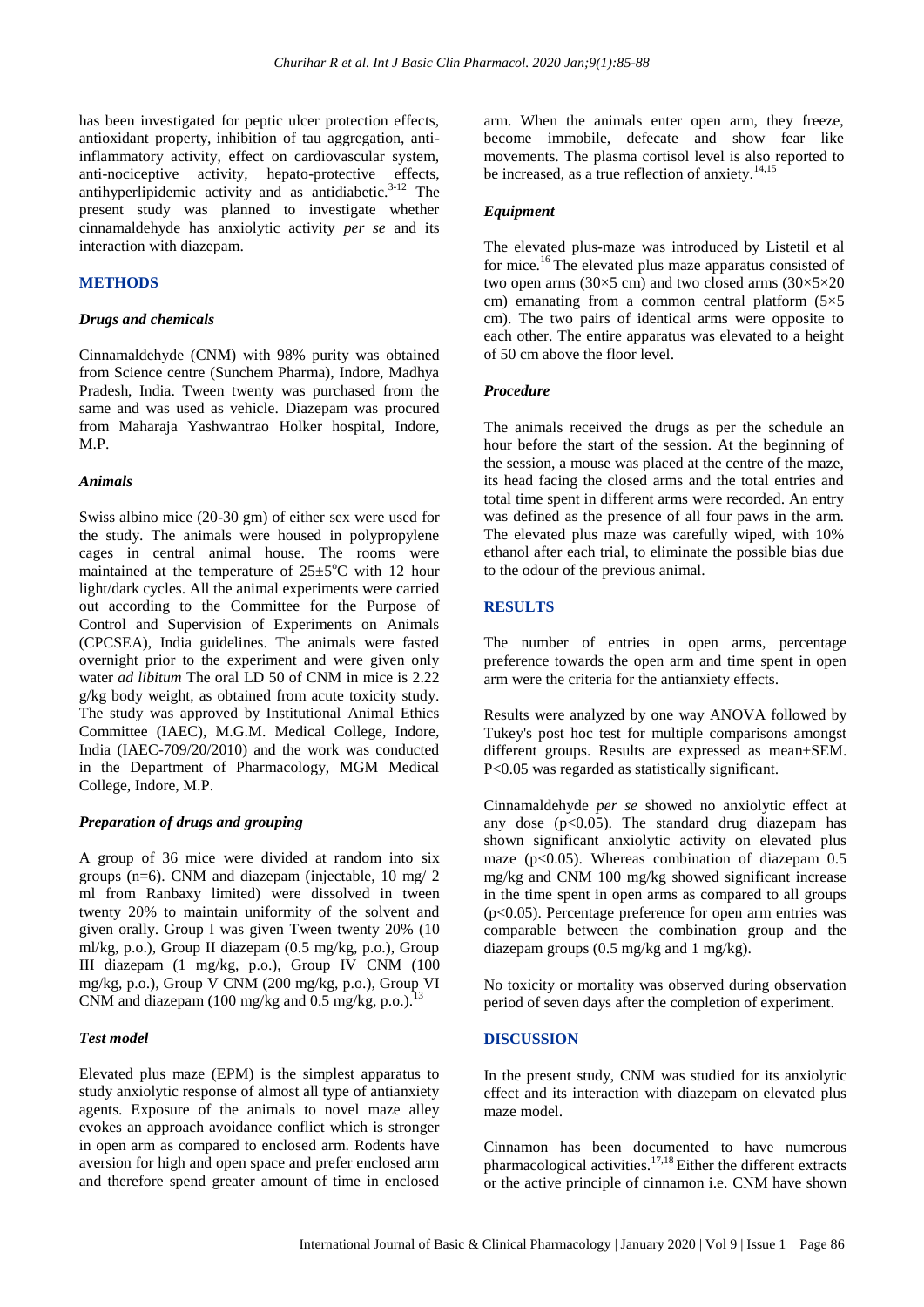various activities. Till date its pharmacological activities like antimicrobial, anti-cancer activity have been proven but it has not been properly explored and results on various models of analgesia, antidepressant activity, extrapyramidal effects, anti-anxiety effects and sleeping time as well as its interaction with other drugs have been inconclusive.

Hence we evaluated cinnamon for anti-anxiety activity using animal model involving Swiss albino mice for the

experiment. We conducted our experiment using the active principle CNM, which was obtained from Science Centre, Indore having 98% purity. The effect of CNM per se as well as its interaction with the established standard anxiolytic drug diazepam using elevated plus maze was observed. The number of entries in open arms, percentage preference towards the open arm and time spent in open arm were the criteria for the antianxiety effects.

| Table 1: Effect of CNM per se and its interaction with diazepam (DZPM) on behaviour of albino mice in elevated |
|----------------------------------------------------------------------------------------------------------------|
| plus maze model.                                                                                               |

| <b>Treatment</b> | Dose mg/kg<br>orally | <b>Number of entries</b>      |                  | % preference | Time spent (sec)                |                   |
|------------------|----------------------|-------------------------------|------------------|--------------|---------------------------------|-------------------|
|                  |                      | <b>Open</b>                   | <b>Total</b>     | to open arm  | Open arm                        | Close arm         |
| Tween $20(20\%)$ | $10 \text{ ml/kg}$   | $2.33 \pm 0.42$               | $5.33 \pm 0.61$  | 43.71        | $33.33 \pm 4.58$                | $325.00 \pm 5.79$ |
| <b>DZPM</b>      | 2.5                  | $16.00 \pm 0.96$ **           | $25.00 \pm 1.18$ | 64.00        | $142.00\pm8.48$ <sup>*#</sup>   | $218.00 \pm 8.48$ |
| <b>DZPM</b>      |                      | $6.67 \pm 1.11$ <sup>*#</sup> | $9.67 \pm 1.38$  | 68.89        | $214.33 \pm 4.24$ <sup>**</sup> | 144.00±4.17       |
| <b>CNM</b>       | 100                  | $1.83 \pm 0.30$               | $4.50 \pm 0.61$  | 40.66        | $36.67 \pm 8.46$                | $323.33 \pm 8.46$ |
| <b>CNM</b>       | 200                  | $1.50 \pm 0.22$               | $4.00 \pm 0.44$  | 37.50        | $38.33 \pm 1.35$                | $321.67 \pm 4.31$ |
| DZPM+CNM         | $2.5 \pm 100$        | $5.50 \pm 0.67$ **            | $8.83 \pm 1.07$  | 62.28        | $322.50\pm8.09^{***}$           | $37.50 \pm 8.09$  |
| <b>One-way</b>   | F                    | 61.41                         | 69.19            |              | 339.53                          | 322.99            |
| <b>ANOVA</b>     | P                    | < 0.01                        | < 0.01           |              | < 0.01                          | < 0.01            |

One way ANOVA followed by multiple tukey's comparison test. Values are mean $\pm$ SEM, n=6, df = 5, 30; \*p<0.05, compared to control; #p<0.05, compared to CNM 100 and 200 mg/kg groups; †p<0.05, compared to diazepam 2.5 and 5 mg/kg. DZPM: diazepam.

Diazepam has shown antianxiety effects at both therapeutic 1 mg/kg and sub therapeutic dose of 0.5 mg/kg with significant difference as compared to control. CNM at doses of 100 mg/kg and 200 mg/kg did not produce any significant change in above parameters. However CNM at 100 mg/kg when combined with subtherepeautic dose of diazepam (0.5 mg/kg) showed significant enhanced antianxiety effects (time spent in open arm) as compared to diazepam 1 mg/kg alone  $(p<0.05)$ . However, the percentage preference for open arms was comparable among the combination and standard groups, with no statistically significant difference (Table 1).

The likely mechanism behind the enhancement of the antianxiety effects of diazepam could be either due to altered pharmacokinetics of diazepam by CNM, favouring its absorption or reducing its metabolism or excretion. There could also be complex formation which has better CNS entry. There could be an effect on the plasma protein binding, increasing availability of free diazepam in the blood. A study done by de Moura et al on CNM at 30 and 50 mg/kg also concluded that CNM does not possess any anxiolytic activity and in our study even the higher doses of CNM lack the anxiolytic activity.<sup>13</sup>

The pharmacokinetic reasons may be responsible for the enhancement of action of diazepam. This could be due to increased blood flow due to gastrontestnal irritation with consequent enhanced absorption. CNM may be improving the absorption of drugs, perhaps by increasing gastrointestinal blood flow by vasodialatation. $3,7,11,13$ 

Further studies are needed to reveal the exact mechanism of action responsible for the enhanced activity of diazepam and thiopental sodium. So the addition of CNM may reduce the required dose of diazepam that may help in reduction of toxicity. Hence further studies are required to acknowledge these facts.

## **ACKNOWLEDGEMENTS**

The authors are grateful to acknowledge Dr. Pooja Solanki, Professor and Head, Department of Pharmacology, M.G.M. Medical College, Indore, (M.P.) for his guidance and support in carrying out the work.

*Funding: No funding sources Conflict of interest: None declared Ethical approval: The study was approved by the Institutional Ethics Committee*

#### **REFERENCES**

- 1. Sharma HL, Sharma KK. Principles of Pharmacology, 1st edition: Nature and sources of drugs, New Delhi, Paras publishing; 2007: 977.
- 2. Sharma HL, Sharma KK. Principles of Pharmacology, 1st edition: Nature and sources of drugs, Paras publishing; 2007: 176-179.
- 3. Tapsell LC, Hemphill I, Cobiac L et al. Health benefits of herbs and spices: the past, the present, the future. Med J Aust. 2006;185(4):4-24.
- 4. Ram A, Lauria P, Gupta R, Kumar P, Sharma VN. Hypocholesterolaemic effects of Terminalia arjuna tree bark. J Ethnopharmacol. 1997;55:165-9.